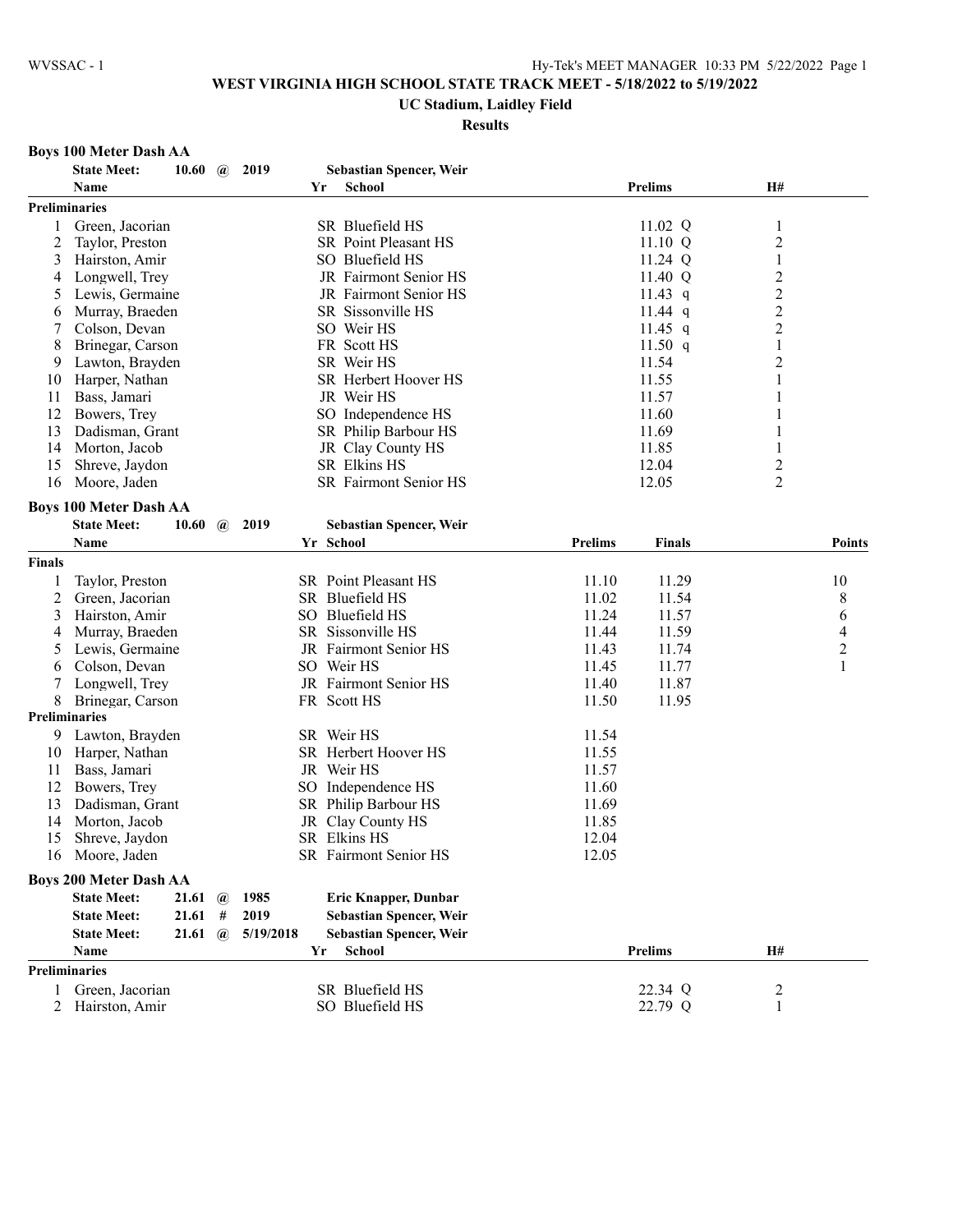### **UC Stadium, Laidley Field**

#### **Results**

### **Preliminaries ... (Boys 200 Meter Dash AA)**

|                | Name                                        | Yr<br><b>School</b>                               |                | <b>Prelims</b> | H#                      |                |
|----------------|---------------------------------------------|---------------------------------------------------|----------------|----------------|-------------------------|----------------|
| 3              | Franklin, Isaiah                            | JR Oak Glen HS                                    |                | 22.99 Q        | $\overline{c}$          |                |
| 4              | Griffin, Jonathan                           | SR Point Pleasant HS                              |                | 23.12 Q        | $\mathbf{1}$            |                |
| 5              | Taylor, Preston                             | SR Point Pleasant HS                              |                | $23.08$ q      | 2                       |                |
| 6              | Colson, Devan                               | SO Weir HS                                        |                | 23.20 q        | 1                       |                |
| 7              | Lawrence, Keith                             | SO Keyser HS                                      |                | $23.24$ q      | 2                       |                |
| 8              | Brinegar, Carson                            | FR Scott HS                                       |                | $23.29$ q      | 1                       |                |
| 9              | Longwell, Trey                              | JR Fairmont Senior HS                             |                | 23.36          | 2                       |                |
| 10             | McVey, Nathan                               | SR Poca HS                                        |                | 23.42          | 1                       |                |
| 11             | Dadisman, Grant                             | SR Philip Barbour HS                              |                | 23.46          | $\overline{c}$          |                |
| 12             | Larnerd, Landen                             | <b>SR</b> East Fairmont HS                        |                | 23.89          | $\mathbf{1}$            |                |
| 13             | Tasker, Landon                              | JR Fairmont Senior HS                             |                | 23.99          | $\overline{c}$          |                |
| 14             | Begler, Briar                               | JR Roane County HS                                |                | 24.11          | $\mathbf{1}$            |                |
| 15             | Portillo, Jobe                              | SO Roane County HS                                |                | 24.84          | $\overline{c}$          |                |
|                | <b>Boys 200 Meter Dash AA</b>               |                                                   |                |                |                         |                |
|                | <b>State Meet:</b><br>21.61 $\omega$        | 1985<br>Eric Knapper, Dunbar                      |                |                |                         |                |
|                | 21.61<br>#<br><b>State Meet:</b>            | 2019<br><b>Sebastian Spencer, Weir</b>            |                |                |                         |                |
|                | <b>State Meet:</b><br>21.61<br>$\mathbf{a}$ | 5/19/2018<br><b>Sebastian Spencer, Weir</b>       |                |                |                         |                |
|                | Name                                        | Yr School                                         | <b>Prelims</b> | Finals         |                         | <b>Points</b>  |
| Finals         |                                             |                                                   |                |                |                         |                |
| 1              | Green, Jacorian                             | SR Bluefield HS                                   | 22.34          | 22.49          |                         | 10             |
| 2              | Griffin, Jonathan                           | SR Point Pleasant HS                              | 23.12          | 22.92          |                         | 8              |
| 3              | Hairston, Amir                              | SO Bluefield HS                                   | 22.79          | 23.22          |                         | 6              |
| 4              | Franklin, Isaiah                            | JR Oak Glen HS                                    | 22.99          | 23.40          |                         | $\overline{4}$ |
| 5              | Colson, Devan                               | SO Weir HS                                        | 23.20          | 23.46          |                         | $\overline{c}$ |
| 6              | Taylor, Preston                             | SR Point Pleasant HS                              | 23.08          | 23.53          |                         | 1              |
| 7              | Lawrence, Keith                             | SO Keyser HS                                      | 23.24          | 23.61          |                         |                |
| 8              | Brinegar, Carson                            | FR Scott HS                                       | 23.29          | 23.79          |                         |                |
|                | <b>Preliminaries</b>                        |                                                   |                |                |                         |                |
| 9              | Longwell, Trey                              | JR Fairmont Senior HS                             | 23.36          |                |                         |                |
| 10             | McVey, Nathan                               | SR Poca HS                                        | 23.42          |                |                         |                |
| 11             | Dadisman, Grant                             | SR Philip Barbour HS                              | 23.46          |                |                         |                |
| 12             | Larnerd, Landen                             | SR East Fairmont HS                               | 23.89          |                |                         |                |
| 13             | Tasker, Landon                              | JR Fairmont Senior HS                             | 23.99          |                |                         |                |
| 14             | Begler, Briar                               | JR Roane County HS                                | 24.11          |                |                         |                |
| 15             | Portillo, Jobe                              | SO Roane County HS                                | 24.84          |                |                         |                |
|                | <b>Boys 400 Meter Dash AA</b>               |                                                   |                |                |                         |                |
|                | <b>State Meet:</b><br>48.35<br>$\omega$     | 5/19/2012<br><b>Brandon Franklin, Liberty (H)</b> |                |                |                         |                |
|                | <b>Name</b>                                 | Yr<br>School                                      |                | <b>Finals</b>  | H#                      | <b>Points</b>  |
| Finals         |                                             |                                                   |                |                |                         |                |
| 1              | Griffin, Jonathan                           | SR Point Pleasant HS                              |                | 49.95          | $\overline{\mathbf{c}}$ | 10             |
| $\overline{c}$ | Greenlief, Matthew                          | JR Oak Glen HS                                    |                | 51.20          | $\overline{c}$          | 8              |
| 3              | Earnest, Seth                               | SR Keyser HS                                      |                | 52.50          | $\overline{c}$          | 6              |
| 4              | Broadhurst, Grant                           | SO Fairmont Senior HS                             |                | 52.87          | $\overline{c}$          | 4              |
| 5              | Stanislawczyk, Jack                         | SO Keyser HS                                      |                | 52.89          | $\overline{c}$          | $\overline{c}$ |
| 6              | Holstein, Jaedan                            | JR Shady Spring HS                                |                | 53.21          | $\mathbf{1}$            | 1              |
| 7              | Funkhouser, Malachi                         | SR North Marion HS                                |                | 53.27          | 1                       |                |
|                |                                             |                                                   |                |                |                         |                |

8 Davies, Jacob JR Philip Barbour HS 53.65 1 9 Nicholson, Peyton SR Lincoln HS 53.85 1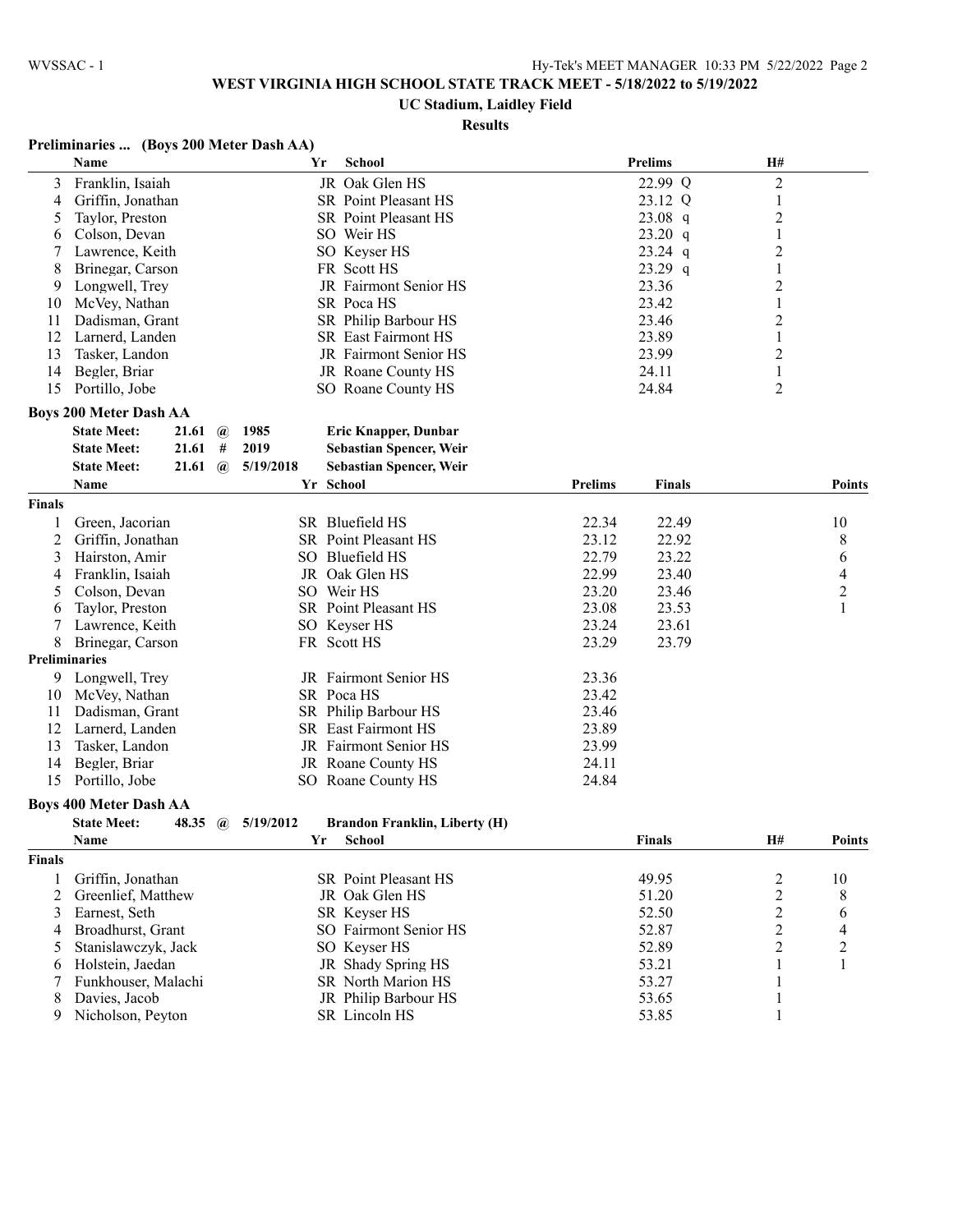### **UC Stadium, Laidley Field**

#### **Results**

### **Finals ... (Boys 400 Meter Dash AA)**

|                | <b>Name</b>                   |                           | Yr | School                              | <b>Finals</b> | H#                      | <b>Points</b>  |
|----------------|-------------------------------|---------------------------|----|-------------------------------------|---------------|-------------------------|----------------|
| 10             | Begler, Briar                 |                           |    | JR Roane County HS                  | 54.08         | $\overline{c}$          |                |
| 11             | Radcliffe, Clint              |                           |    | SR Fairmont Senior HS               | 54.46         | 1                       |                |
| 12             | Bach, Landen                  |                           |    | JR Winfield HS                      | 54.49         | $\mathbf{1}$            |                |
| 13             | King, Carter                  |                           |    | SR Bluefield HS                     | 55.20         | $\overline{\mathbf{c}}$ |                |
| 14             | Crandall, Damon               |                           |    | SR Nitro HS                         | 55.86         | 1                       |                |
| $\sim$ $\sim$  | Dadisman, Grant               |                           |    | SR Philip Barbour HS                | FS            | 2                       |                |
| $--$           | Jones, Brayden                |                           |    | JR Herbert Hoover HS                | <b>SCR</b>    |                         |                |
|                | <b>Boys 800 Meter Run AA</b>  |                           |    |                                     |               |                         |                |
|                | <b>State Meet:</b><br>1:55.30 | 1980<br>$\mathbf{a}$      |    | <b>Ronald Patterson, Mount Hope</b> |               |                         |                |
|                | Name                          |                           | Yr | School                              | <b>Finals</b> |                         | <b>Points</b>  |
| Finals         |                               |                           |    |                                     |               |                         |                |
| 1              | Scheneberg, Matthew           |                           |    | SR Winfield HS                      | 1:57.24       |                         | 10             |
| $\overline{c}$ | Allison, Konnor               |                           |    | SR Oak Glen HS                      | 1:59.56       |                         | 8              |
| 3              | Brown, Jasper                 |                           |    | SR Fairmont Senior HS               | 2:01.22       |                         | 6              |
| 4              | Lipscomb, Justin              |                           |    | SO Winfield HS                      | 2:01.57       |                         | $\overline{4}$ |
| 5              | Konchar, Mason                |                           |    | SR Oak Glen HS                      | 2:01.77       |                         | $\overline{2}$ |
| 6              | Marshall, Brayden             |                           |    | SO Winfield HS                      | 2:01.91       |                         | $\mathbf{1}$   |
| 7              | Mundey, Jackson               |                           |    | JR Berkeley Springs HS              | 2:02.89       |                         |                |
| 8              | Ward, Braden                  |                           |    | JR PikeView HS                      | 2:03.13       |                         |                |
| 9              | Ferguson, Garrett             |                           |    | JR Frankfort HS                     | 2:05.86       |                         |                |
| 10             | Parks, Edan                   |                           |    | JR Keyser HS                        | 2:06.23       |                         |                |
| 11             | Anger, Luke                   |                           |    | SR Elkins HS                        | 2:07.43       |                         |                |
| 12             | Niland, Steven                |                           |    | JR Frankfort HS                     | 2:10.15       |                         |                |
|                |                               |                           |    | SO Bluefield HS                     | 2:10.86       |                         |                |
| 13             | Marson, Hank                  |                           |    |                                     |               |                         |                |
| 14             | Irvin, Alex                   |                           |    | SR Nicholas County HS               | 2:11.15       |                         |                |
| 15             | Hall, Alexander               |                           |    | SR Roane County HS                  | 2:11.66       |                         |                |
| 16             | Jackson, Hunter               |                           |    | JR Robert C. Byrd HS                | 2:14.29       |                         |                |
|                | Boys 1600 Meter Run AA        |                           |    |                                     |               |                         |                |
|                | <b>State Meet:</b><br>4:15.90 | 6/11/2021<br>$\mathbf{a}$ |    | Logan Zuchelli, Fairmont Senior     |               |                         |                |
|                | Name                          |                           | Yr | School                              | <b>Finals</b> |                         | <b>Points</b>  |
| Finals         |                               |                           |    |                                     |               |                         |                |
| 1              | Scheneberg, Matthew           |                           |    | SR Winfield HS                      | 4:17.94       |                         | 10             |
| 2              | Allison, Konnor               |                           |    | SR Oak Glen HS                      | 4:20.76       |                         | 8              |
| 3              | Marshall, Brayden             |                           |    | SO Winfield HS                      | 4:21.42       |                         | 6              |
| 4              | Lipscomb, Justin              |                           |    | SO Winfield HS                      | 4:22.83       |                         | $\overline{4}$ |
| 5              | Ferguson, Garrett             |                           |    | JR Frankfort HS                     | 4:23.27       |                         | $\overline{2}$ |
| 6              | Smoak, Charlie                |                           |    | SR Elkins HS                        | 4:24.95       |                         | $\mathbf{1}$   |
| 7              | Konchar, Mason                |                           |    | SR Oak Glen HS                      | 4:30.43       |                         |                |
| 8              | Swiger, Slate                 |                           |    | JR Lewis County HS                  | 4:31.66       |                         |                |
| 9              | Brumfield, Landon             |                           |    | SO Poca HS                          | 4:32.11       |                         |                |
| 10             | Niland, Steven                |                           |    | JR Frankfort HS                     | 4:37.23       |                         |                |
| 11             | Gallo, Nick                   |                           |    | JR Oak Glen HS                      | 4:39.67       |                         |                |
| 12             | Irvin, Alex                   |                           |    | SR Nicholas County HS               | 4:50.00       |                         |                |
| 13             | Duncan, Luke                  |                           |    | JR Frankfort HS                     | 4:51.29       |                         |                |
| 14             | Dowdy, Jacob                  |                           |    | SO Shady Spring HS                  | 4:52.17       |                         |                |
| 15             | Duvall, John                  |                           |    | JR Herbert Hoover HS                | 4:54.36       |                         |                |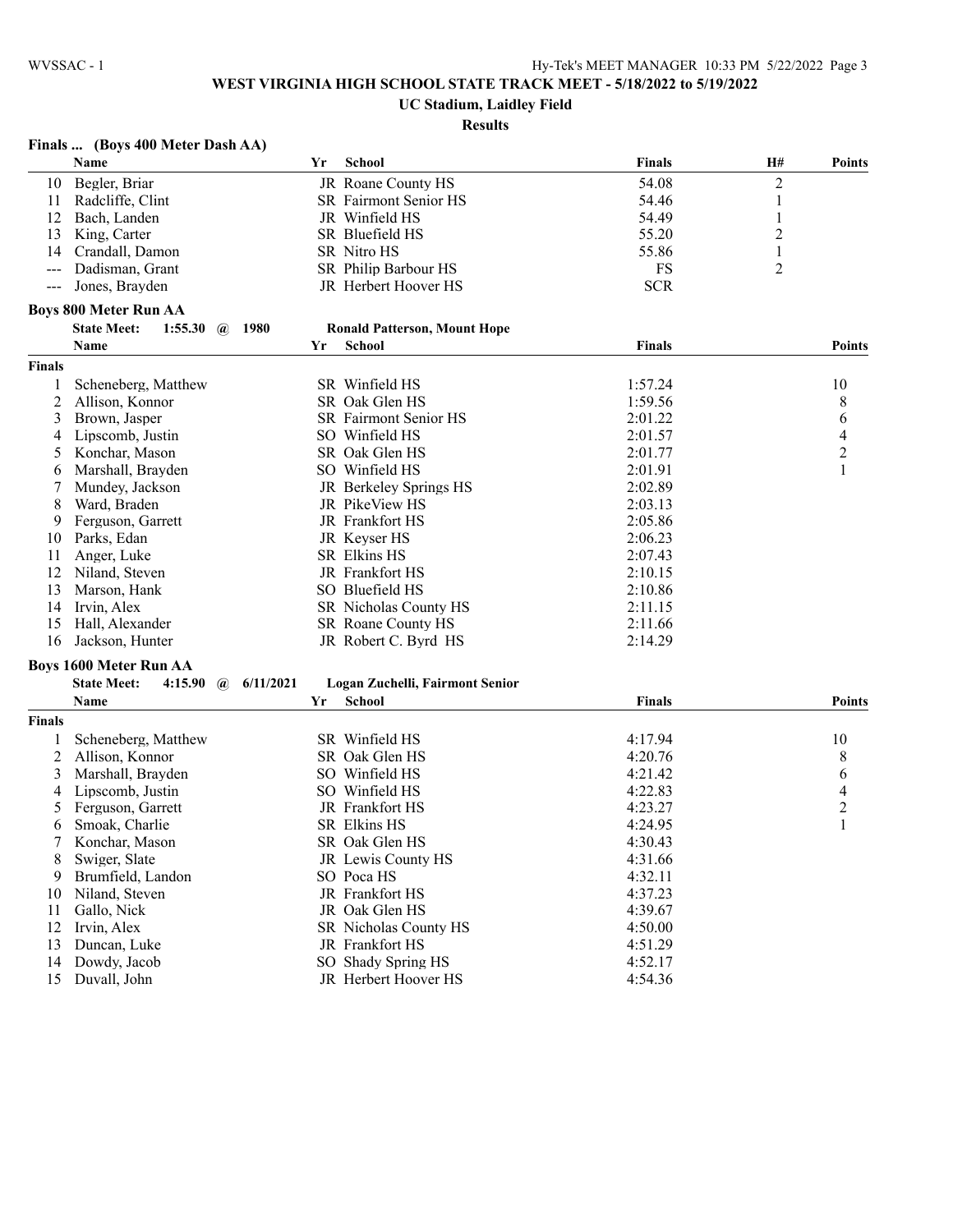### **UC Stadium, Laidley Field**

**Results**

### **Boys 3200 Meter Run AA**

|               | <b>State Meet:</b><br>9:03.93 @ $6/10/2021$  | Logan Zuchelli, Fairmont Senior |                                 |                         |
|---------------|----------------------------------------------|---------------------------------|---------------------------------|-------------------------|
|               | Name                                         | <b>School</b><br>Yr             | Finals                          | <b>Points</b>           |
| <b>Finals</b> |                                              |                                 |                                 |                         |
| 1             | Scheneberg, Matthew                          | SR Winfield HS                  | 9:15.48                         | 10                      |
| 2             | Marshall, Brayden                            | SO Winfield HS                  | 9:28.01                         | 8                       |
| 3             | Ferguson, Garrett                            | JR Frankfort HS                 | 9:37.92                         | 6                       |
| 4             | Brown, Jasper                                | SR Fairmont Senior HS           | 9:41.13                         | $\overline{4}$          |
| 5             | Smoak, Charlie                               | SR Elkins HS                    | 9:42.49                         | $\overline{2}$          |
| 6             | Brumfield, Landon                            | SO Poca HS                      | 9:53.30                         | $\mathbf{1}$            |
| 7             | Swiger, Slate                                | JR Lewis County HS              | 9:58.11                         |                         |
| 8             | Gallo, Nick                                  | JR Oak Glen HS                  | 9:58.60                         |                         |
| 9             | Niland, Steven                               | JR Frankfort HS                 | 10:07.50                        |                         |
| 10            | Irvin, Alex                                  | SR Nicholas County HS           | 10:09.82                        |                         |
| 11            | Thompson, Chace                              | JR Wayne HS                     | 10:11.88                        |                         |
| 12            | Duncan, Luke                                 | JR Frankfort HS                 | 10:12.83                        |                         |
| 13            | Duffy, Josh                                  | JR Weir HS                      | 10:19.15                        |                         |
| 14            | Dowdy, Jacob                                 | SO Shady Spring HS              | 10:19.93                        |                         |
| 15            | Duvall, John                                 | JR Herbert Hoover HS            | 10:27.07                        |                         |
| 16            | Dobbins, Sawyer                              | FR Clay County HS               | 11:29.64                        |                         |
|               |                                              |                                 |                                 |                         |
|               | <b>Boys 110 Meter Hurdles 39" AA</b>         |                                 |                                 |                         |
|               | <b>State Meet:</b><br>14.36 $\omega$<br>2003 | <b>Brad Keys, Winfield</b>      |                                 |                         |
|               | <b>Name</b>                                  | <b>School</b><br>Yr             | <b>Prelims</b>                  | H#                      |
|               | Preliminaries                                |                                 |                                 |                         |
| 1             | Wood, Ian                                    | JR Point Pleasant HS            | 15.98 Q                         | $\overline{c}$          |
| 2             | Cooley, Quinten                              | JR Robert C. Byrd HS            | 16.21 Q                         | 1                       |
| 3             | Evans, Jaunti                                | FR Sissonville HS               | 16.10 $Q$                       | 2                       |
| 4             | Dawson, Jaden                                | FR East Fairmont HS             | 16.34 Q                         | 1                       |
| 5             | Young, Grant                                 | SR Clay County HS               | $16.91\ q$                      | $\mathbf{1}$            |
| 6             | Perrine, Devon                               | SR Lewis County HS              | 16.92 $q$                       | $\overline{\mathbf{c}}$ |
| 7             | Pridemore, Lonnie                            | SR Keyser HS                    | 16.96 $q$                       | $\overline{c}$          |
| 8             | Lewis, Jonathan                              | <b>SR</b> Frankfort HS          | 17.00 q                         | 1                       |
| 9             | Miner, Noah                                  | SR Nicholas County HS           | 17.02                           | 1                       |
| 10            | Pongsugree, Aathan                           | SR Winfield HS                  | 17.03                           | 1                       |
| 11            | Verno, Aaron                                 | SR Winfield HS                  | 17.06                           | 1                       |
| 12            | Lee, Clayton                                 | JR Nicholas County HS           | 17.34                           | $\overline{\mathbf{c}}$ |
| 13            | Salesky, Gavin                               | SO Keyser HS                    | 17.36                           | $\overline{c}$          |
| 14            | Sarsfield, Will                              | SR East Fairmont HS             | 17.51                           | 1                       |
| 15            | Weiford, Tyler                               | SR Winfield HS                  | 17.66                           | $\overline{\mathbf{c}}$ |
| 16            | Showalter, Jacob                             | SR Shady Spring HS              | 18.25                           | $\overline{2}$          |
|               | <b>Boys 110 Meter Hurdles 39" AA</b>         |                                 |                                 |                         |
|               | <b>State Meet:</b><br>14.36 @ 2003           | <b>Brad Keys, Winfield</b>      |                                 |                         |
|               | Name                                         | Yr School                       | <b>Prelims</b><br><b>Finals</b> | <b>Points</b>           |
|               |                                              |                                 |                                 |                         |
| <b>Finals</b> |                                              |                                 |                                 |                         |
| 1             | Wood, Ian                                    | JR Point Pleasant HS            | 15.98<br>15.51                  | 10                      |
| 2             | Cooley, Quinten                              | JR Robert C. Byrd HS            | 16.21<br>15.63                  | 8                       |
| 3             | Evans, Jaunti                                | FR Sissonville HS               | 16.10<br>16.04                  | 6                       |
|               | Pridemore, Lonnie                            | SR Keyser HS                    | 16.96<br>16.44                  | 4                       |

4 Pridemore, Lonnie SR Keyser HS 16.96 16.44 4<br>5 Young, Grant SR Clay County HS 16.91 16.75 2

SR Clay County HS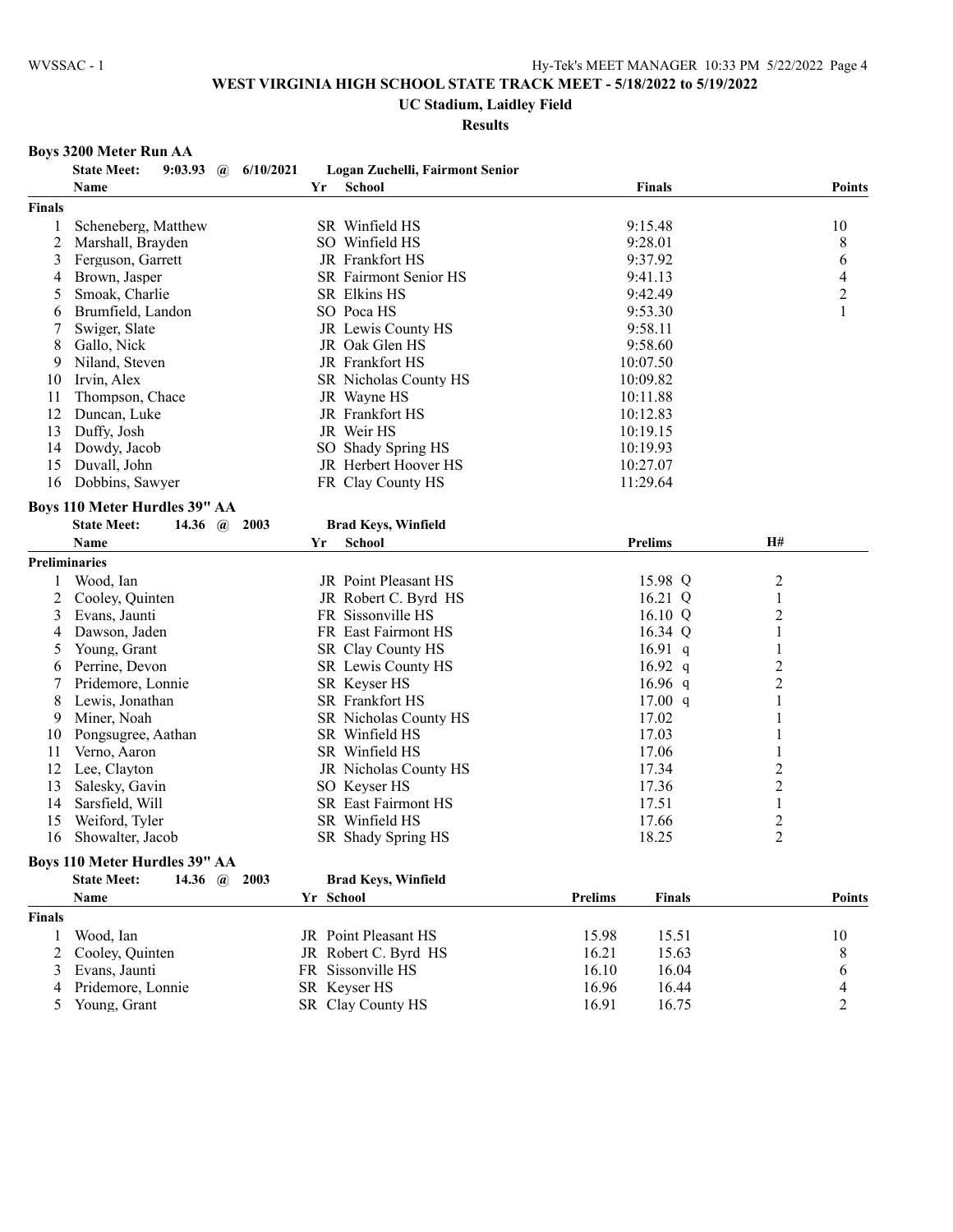**Finals ... (Boys 110 Meter Hurdles 39" AA)**

## **WEST VIRGINIA HIGH SCHOOL STATE TRACK MEET - 5/18/2022 to 5/19/2022**

**UC Stadium, Laidley Field**

### **Results**

|                | Name                                                                            |           | Yr School                      |                                             | Prelims | <b>Finals</b> |                           | <b>Points</b> |
|----------------|---------------------------------------------------------------------------------|-----------|--------------------------------|---------------------------------------------|---------|---------------|---------------------------|---------------|
|                | 6 Perrine, Devon                                                                |           | SR Lewis County HS             |                                             | 16.92   | 16.83         |                           | 1             |
| 7              | Lewis, Jonathan                                                                 |           | SR Frankfort HS                |                                             | 17.00   | 16.89         |                           |               |
| $---$          | Dawson, Jaden                                                                   |           | FR East Fairmont HS            |                                             | 16.34   | <b>DQ</b>     |                           |               |
|                | <b>Preliminaries</b>                                                            |           |                                |                                             |         |               |                           |               |
| 9              | Miner, Noah                                                                     |           | SR Nicholas County HS          |                                             | 17.02   |               |                           |               |
| 10             | Pongsugree, Aathan                                                              |           | SR Winfield HS                 |                                             | 17.03   |               |                           |               |
| 11             | Verno, Aaron                                                                    |           | SR Winfield HS                 |                                             | 17.06   |               |                           |               |
| 12             | Lee, Clayton                                                                    |           | JR Nicholas County HS          |                                             | 17.34   |               |                           |               |
| 13             | Salesky, Gavin                                                                  |           | SO Keyser HS                   |                                             | 17.36   |               |                           |               |
| 14             | Sarsfield, Will                                                                 |           | SR East Fairmont HS            |                                             | 17.51   |               |                           |               |
| 15             | Weiford, Tyler                                                                  |           | SR Winfield HS                 |                                             | 17.66   |               |                           |               |
| 16             | Showalter, Jacob                                                                |           | SR Shady Spring HS             |                                             | 18.25   |               |                           |               |
|                | Boys 300 Meter Hurdles 36" AA                                                   |           |                                |                                             |         |               |                           |               |
|                | <b>State Meet:</b><br>38.33 $\omega$                                            | 1999      | Jon Huffman, Ritchie County    |                                             |         |               |                           |               |
|                | Name                                                                            | Yr        | <b>School</b>                  |                                             |         | <b>Finals</b> | H#                        | <b>Points</b> |
| <b>Finals</b>  |                                                                                 |           |                                |                                             |         |               |                           |               |
|                | Wood, Ian                                                                       |           | JR Point Pleasant HS           |                                             |         | 41.30         | 2                         | 10            |
| 2              | Weiford, Tyler                                                                  |           | SR Winfield HS                 |                                             |         | 41.91         | $\overline{c}$            | 8             |
| 3              | Verno, Aaron                                                                    |           | SR Winfield HS                 |                                             |         | 42.67         | 1                         | 6             |
| 4              | Cooley, Quinten                                                                 |           | JR Robert C. Byrd HS           |                                             |         | 42.81         | $\overline{2}$            | 4             |
| 5              | Lewis, Jonathan                                                                 |           | SR Frankfort HS                |                                             |         | 43.10         | $\overline{2}$            | 2             |
| 6              | Young, Grant                                                                    |           | SR Clay County HS              |                                             |         | 43.85         | $\overline{2}$            | 1             |
| 7              | Pridemore, Lonnie                                                               |           | SR Keyser HS                   |                                             |         | 43.94         | 1                         |               |
| 8              | Sarsfield, Will                                                                 |           | <b>SR</b> East Fairmont HS     |                                             |         | 44.01         | 1                         |               |
| 9              | Bass, Owen                                                                      |           | SR Clay County HS              |                                             |         | 44.30         | $\overline{c}$            |               |
| 10             | Showalter, Jacob                                                                |           | SR Shady Spring HS             |                                             |         | 44.50         | $\mathbf{1}$              |               |
| 11             | Cowger, Landon                                                                  |           | FR North Marion HS             |                                             |         | 44.54         | $\overline{2}$            |               |
| 12             | Salesky, Collin                                                                 |           | JR Keyser HS                   |                                             |         | 45.12         | $\mathbf{1}$              |               |
| 13             | Tropeck, Cameron                                                                |           | SR Oak Glen HS                 |                                             |         | 45.89         | 1                         |               |
| 14             | Lee, Clayton                                                                    |           | JR Nicholas County HS          |                                             |         | 46.50         |                           |               |
| 15             | Arnold-Hale, Robert                                                             |           | JR Bluefield HS                |                                             |         | 46.70         | 1                         |               |
| 16             | Watson, Luke                                                                    |           | JR Roane County HS             |                                             |         | 47.99         | 2                         |               |
|                |                                                                                 |           |                                |                                             |         |               |                           |               |
|                | <b>Boys 4x100 Meter Relay AA</b><br><b>State Meet:</b><br>43.00<br>$\mathbf{a}$ | 5/20/2017 | <b>Bluefield HS, Bluefield</b> |                                             |         |               |                           |               |
|                |                                                                                 |           |                                | E. Greene, S. Hairston, L. Collier, C. Reed |         |               |                           |               |
|                | Team                                                                            |           | Relay                          |                                             |         | <b>Finals</b> | H#                        | <b>Points</b> |
| Finals         |                                                                                 |           |                                |                                             |         |               |                           |               |
| 1              | <b>Bluefield HS</b>                                                             |           |                                |                                             |         | 43.98         | 2                         | 10            |
|                | 1) Sisk, Gaige SR                                                               |           | 2) Hairston, Amir SO           | 3) Fields, Sencere SO                       |         |               | 4) Green, Jacorian SR     |               |
|                | 2 Point Pleasant HS                                                             |           |                                |                                             |         | 44.01         | 2                         | 8             |
|                | 1) Jeffers, Gavin JR                                                            |           | 2) Richards, Tyson JR          | 3) Peck, Trey SR                            |         |               | 4) Taylor, Preston SR     |               |
|                | 3 Fairmont Senior HS                                                            |           |                                |                                             |         | 44.33         | 2                         | 6             |
|                | 1) Moore, Jaden SR                                                              |           | 2) Tasker, Landon JR           | 3) Lewis, Germaine JR                       |         |               | 4) Longwell, Trey JR      |               |
| 4              | Weir HS                                                                         |           |                                |                                             |         | 44.74         | 2                         | 4             |
|                | 1) Colson, Devan SO                                                             |           | 2) Bass, Jamari JR             | 3) Yobbagy, Carson SR                       |         |               | 4) Lawton, Brayden SR     |               |
| $\mathfrak{L}$ | Oak Glen HS                                                                     |           |                                |                                             |         | 45.31         | 2                         | 2             |
|                | 1) Flowers, Aiden SO                                                            |           | 2) Conley, Dylan SR            | 3) Lively, Ethan SR                         |         |               | 4) Franklin, Isaiah JR    |               |
|                | 6 Keyser HS                                                                     |           |                                |                                             |         | 45.65         | $\mathcal{L}$             | 1             |
|                | 1) Anderson, Parker SR                                                          |           | 2) Mele, Anthony JR            | 3) Lawrence, Keith SO                       |         |               | 4) Stanislawczyk, Jack SO |               |
|                |                                                                                 |           |                                |                                             |         |               |                           |               |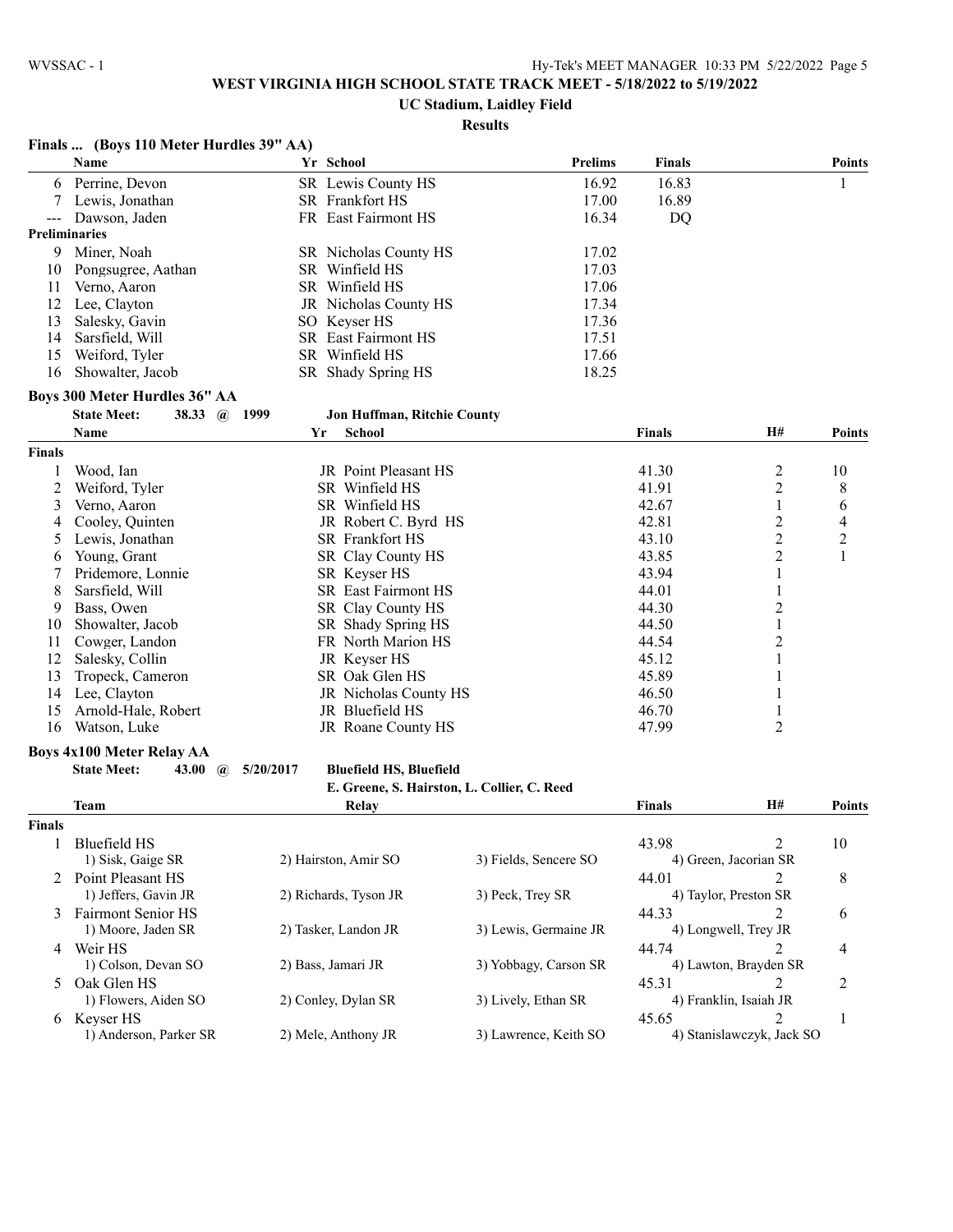### **UC Stadium, Laidley Field**

### **Results**

### **Finals ... (Boys 4x100 Meter Relay AA)**

| Team                    | Relay                    |                        | <b>Finals</b>                                   | <b>H#</b>                     | <b>Points</b>                                                                                                                                                                                                                                          |
|-------------------------|--------------------------|------------------------|-------------------------------------------------|-------------------------------|--------------------------------------------------------------------------------------------------------------------------------------------------------------------------------------------------------------------------------------------------------|
| 7 Frankfort HS          |                          |                        | 45.78                                           | $\overline{2}$                |                                                                                                                                                                                                                                                        |
| 1) Arbogast, Cohen SO   | 2) Lane, Bryson SR       | 3) Myers, Joel SR      |                                                 |                               |                                                                                                                                                                                                                                                        |
| Nitro HS                |                          |                        | 45.88                                           |                               |                                                                                                                                                                                                                                                        |
| 1) Wines, Michael SO    | 2) Toscano, Mikey JR     | 3) Kerr, Jacob FR      |                                                 |                               |                                                                                                                                                                                                                                                        |
| North Marion HS         |                          |                        | 45.89                                           |                               |                                                                                                                                                                                                                                                        |
| 1) Hovatter, Kaden SR   | 2) Glasscock, Tristin SR | 3) Miller, Tariq SR    |                                                 |                               |                                                                                                                                                                                                                                                        |
| Winfield HS             |                          |                        | 45.94                                           | $\mathfrak{D}_{\mathfrak{p}}$ |                                                                                                                                                                                                                                                        |
| 1) Wikel, Isaiah SR     | 2) Eads, Seth SR         | 3) Johnson, Ian SR     |                                                 |                               |                                                                                                                                                                                                                                                        |
| Lincoln HS              |                          |                        | 46.20                                           |                               |                                                                                                                                                                                                                                                        |
| 1) Kellar, Nicholas JR  | 2) Rice, Aidan FR        | 3) Hilliard, Antwan JR |                                                 |                               |                                                                                                                                                                                                                                                        |
| Herbert Hoover HS       |                          |                        | 47.06                                           |                               |                                                                                                                                                                                                                                                        |
| 1) Hughart, Randy JR    |                          | 3) Chandler, Jaylen JR |                                                 |                               |                                                                                                                                                                                                                                                        |
| Roane County HS         |                          |                        | 47.12                                           |                               |                                                                                                                                                                                                                                                        |
| 1) Harper, Shay FR      | 2) Portillo, Jobe SO     | 3) Delk, Sklyer JR     |                                                 |                               |                                                                                                                                                                                                                                                        |
| Philip Barbour HS       |                          |                        | 47.48                                           |                               |                                                                                                                                                                                                                                                        |
| 1) Davies, Jacob JR     | 2) Croston, Matthew SR   |                        |                                                 |                               |                                                                                                                                                                                                                                                        |
| PikeView HS             |                          |                        | 47.86                                           |                               |                                                                                                                                                                                                                                                        |
|                         | 2) Taylor, Jaden SO      |                        |                                                 |                               |                                                                                                                                                                                                                                                        |
| Sissonville HS          |                          |                        | 53.37                                           |                               |                                                                                                                                                                                                                                                        |
| 1) Arbogast, Cameron SO | 2) Evans, Jaunti FR      | 3) Haynes, Jaxon SR    |                                                 |                               |                                                                                                                                                                                                                                                        |
|                         | 1) Bowling, Blake SR     | 2) Burns, Jacob JR     | 3) Knotts, Kevin SO<br>3) Blankenship, Kaleb JR |                               | 4) Sgaggero, Levi JR<br>4) Robins, Charles SR<br>4) Composky, Dylan SR<br>4) Villers, Marshall SR<br>4) Nicholson, Peyton SR<br>4) Harper, Nathan SR<br>4) Begler, Briar JR<br>4) Carpenter, Brandan SO<br>4) Patton, Alex SR<br>4) Murray, Braeden SR |

**Boys 4x200 Meter Relay AA**

**State Meet: 1:29.69 @ 2017 Bluefield, Bluefield**

**E. Greene, S. Hairston, L. Collier, C. Reed**

|               | <b>Team</b>               | Relay                    |                       | <b>Finals</b>    | H#                          | Points         |
|---------------|---------------------------|--------------------------|-----------------------|------------------|-----------------------------|----------------|
| <b>Finals</b> |                           |                          |                       |                  |                             |                |
|               | Bluefield HS              |                          |                       | 1:30.47          | 2                           | 10             |
|               | 1) King, Carter SR        | 2) Hairston, Amir SO     | 3) Sisk, Gaige SR     |                  | 4) Green, Jacorian SR       |                |
|               | Point Pleasant HS         |                          |                       | 1:30.79          |                             | 8              |
|               | 1) Richards, Tyson JR     | 2) Griffin, Jonathan SR  | 3) Peck, Trey SR      |                  | 4) Taylor, Preston SR       |                |
| 3             | Weir HS                   |                          |                       | 1:32.72          | 2                           | 6              |
|               | 1) Colson, Devan SO       | 2) Bass, Jamari JR       | 3) Taylor, Jacob SO   | 4) Maley, Max JR |                             |                |
| 4             | Winfield HS               |                          |                       | 1:33.59          | $\mathfrak{D}$              | 4              |
|               | 1) Eads, Seth SR          | 2) Villers, Marshall SR  | 3) Johnson, Ian SR    |                  | 4) Verno, Aaron SR          |                |
| 5.            | Keyser HS                 |                          |                       | 1:34.19          |                             | $\overline{2}$ |
|               | 1) Anderson, Parker SR    | 2) Mele, Anthony JR      | 3) Lawrence, Keith SO |                  | 4) Stanislawczyk, Jack SO   |                |
|               | North Marion HS           |                          |                       | 1:34.25          |                             |                |
|               | 1) Hovatter, Kaden SR     | 2) Glasscock, Tristin SR | 3) Miller, Tariq SR   |                  | 4) Composky, Dylan SR       |                |
|               | <b>Frankfort HS</b>       |                          |                       | 1:34.76          |                             |                |
|               | 1) Arbogast, Cohen SO     | 2) Lane, Bryson SR       | 3) Myers, Joel SR     |                  | 4) Sgaggero, Levi JR        |                |
|               | Oak Glen HS               |                          |                       | 1:35.40          | $\mathfrak{D}$              |                |
|               | 1) Flowers, Aiden SO      | 2) Conley, Dylan SR      | 3) Lively, Ethan SR   |                  | 4) Franklin, Isaiah JR      |                |
| 9             | <b>Fairmont Senior HS</b> |                          |                       | 1:36.49          |                             |                |
|               | 1) Moore, Jaden SR        | 2) Tasker, Landon JR     | 3) Lewis, Germaine JR |                  | 4) Longwell, Trey JR        |                |
| 10            | Nitro HS                  |                          |                       | 1:36.83          | $\mathcal{D}_{\mathcal{L}}$ |                |
|               | 1) Wines, Michael SO      | 2) Toscano, Mikey JR     | 3) Crandall, Damon SR |                  | 4) Robins, Charles SR       |                |
| 11            | Lincoln HS                |                          |                       | 1:37.00          |                             |                |
|               | 1) Kellar, Nicholas JR    | 2) Rice, Aidan FR        | 3) Kovach, Patrick JR |                  | 4) Nicholson, Peyton SR     |                |
| 12            | Elkins HS                 |                          |                       | 1:37.58          |                             |                |
|               | 1) Sigley, Isaiah JR      | 2) George, Zane JR       | 3) Boland, Gavin SO   |                  | 4) Shreve, Jaydon SR        |                |
| 13            | Robert C. Byrd HS         |                          |                       | 1:38.07          |                             |                |
|               | 1) McGary, Zachary SR     | 2) McAtee, Bryson SO     | 3) Byrd, Jadrian JR   |                  | 4) Floyd, Wyatt JR          |                |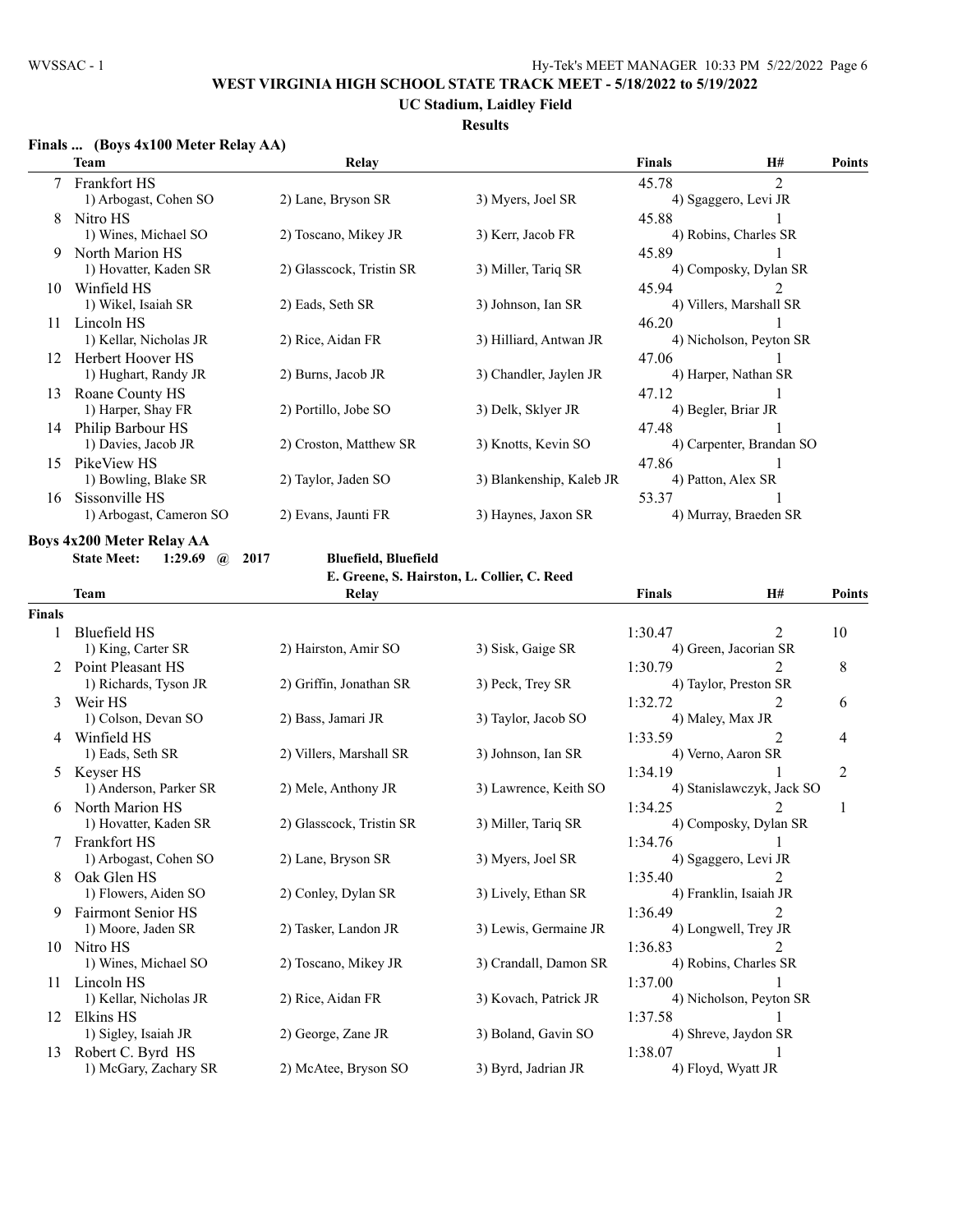**UC Stadium, Laidley Field**

#### **Results**

|               | Finals  (Boys 4x200 Meter Relay AA)                            |                                           |                                             |               |                                                            |               |
|---------------|----------------------------------------------------------------|-------------------------------------------|---------------------------------------------|---------------|------------------------------------------------------------|---------------|
|               | <b>Team</b>                                                    | Relay                                     |                                             | <b>Finals</b> | H#                                                         | <b>Points</b> |
|               | 14 East Fairmont HS<br>1) Larnerd, Landen SR                   | 2) Carpenter, Levi JR                     | 3) Cyphers, Ben SR                          | 1:38.46       | 1<br>4) Fantasia, Dominic FR                               |               |
| 15            | Nicholas County HS<br>1) Morriston, Jaxson FR                  | 2) Morriston, Bryson FR                   | 3) Patel, Shiv SR                           | 1:38.91       | 1<br>4) Clark, Caleb JR                                    |               |
|               | --- PikeView HS<br>1) Bowling, Blake SR                        | 2) Taylor, Jaden SO                       | 3) Biggs, Griffin JR                        | DO            | 4) Patton, Alex SR                                         |               |
|               | <b>Boys 4x400 Meter Relay AA</b>                               |                                           |                                             |               |                                                            |               |
|               | <b>State Meet:</b><br>3:24.78<br>$\mathbf{a}$                  | 5/23/2015<br>Roane County HS, Roane Co.   |                                             |               |                                                            |               |
|               |                                                                |                                           | S McGinnis II, R Pavalok, T Bates, T Fisher |               |                                                            |               |
|               | <b>Team</b>                                                    | Relay                                     |                                             | <b>Finals</b> | H#                                                         | <b>Points</b> |
| <b>Finals</b> |                                                                |                                           |                                             |               |                                                            |               |
| 1             | <b>Berkeley Springs HS</b>                                     |                                           |                                             | 3:32.57       | 2                                                          | 10            |
|               | 1) Golden, Ben JR                                              | 2) Develing, Tim SR                       | 3) McDonald, Gabe SR                        |               | 4) Mundey, Jackson JR                                      |               |
| 2             | Winfield HS<br>1) Villers, Marshall SR                         | 2) Bach, Landen JR                        | 3) Lipscomb, Justin SO                      | 3:35.52       | $\mathfrak{D}_{\mathfrak{p}}$<br>4) Scheneberg, Matthew SR | 8             |
|               | 3 Point Pleasant HS                                            |                                           |                                             |               | 2                                                          |               |
|               | 1) Bentz, Nathan SO                                            | 2) Tatterson, Cooper SO                   | 3) Wood, Ian JR                             | 3:36.13       | 4) Griffin, Jonathan SR                                    | 6             |
|               | 4 Bluefield HS                                                 |                                           |                                             | 3:36.54       | 2                                                          | 4             |
|               | 1) King, Carter SR                                             | 2) Fields, Sencere SO                     | 3) Marson, Hank SO                          |               | 4) Sisk, Gaige SR                                          |               |
|               | 5 Keyser HS                                                    |                                           |                                             | 3:36.95       | 2                                                          | 2             |
|               | 1) Stanislawczyk, Jack SO                                      | 2) Boggs, Harris SR                       | 3) Parks, Edan JR                           |               | 4) Earnest, Seth SR                                        |               |
|               | 6 Oak Glen HS                                                  |                                           |                                             | 3:38.31       | $\overline{2}$                                             | 1             |
|               | 1) Konchar, Mason SR                                           | 2) Mozingo, Tyler SO                      | 3) Allison, Konnor SR                       |               | 4) Greenlief, Matthew JR                                   |               |
|               | 7 Fairmont Senior HS                                           |                                           |                                             | 3:38.34       | 2                                                          |               |
|               | 1) Flower, Nate JR                                             | 2) Thomas, Griffin JR                     | 3) Radcliffe, Clint SR                      |               | 4) Broadhurst, Grant SO                                    |               |
| 8.            | Roane County HS                                                |                                           |                                             | 3:41.97       |                                                            |               |
|               | 1) Begler, Briar JR                                            | 2) Harper, Shay FR                        | 3) Portillo, Jobe SO                        |               | 4) Hall, Alexander SR                                      |               |
| 9.            | Poca HS                                                        |                                           |                                             | 3:42.71       |                                                            |               |
|               | 1) Farley, Jacob SR                                            | 2) Garlow, Jonathan SR                    | 3) Taylor, Thomas JR                        |               | 4) McVey, Nathan SR                                        |               |
|               | 10 Frankfort HS                                                |                                           |                                             | 3:43.01       | 1                                                          |               |
|               | 1) Lewis, Jonathan SR                                          | 2) Nelson, Zane SO                        | 3) Lane, Bryson SR                          |               | 4) Sgaggero, Levi JR                                       |               |
|               | 11 Philip Barbour HS                                           |                                           |                                             | 3:43.13       |                                                            |               |
|               | 1) Davies, Jacob JR                                            | 2) Morral, Michael FR                     | 3) Croston, Matthew SR                      |               | 4) Dadisman, Grant SR                                      |               |
|               | 12 Weir HS                                                     |                                           |                                             | 3:45.46       | $\overline{2}$                                             |               |
|               | 1) Maley, Max JR                                               | 2) Young, Shawn SO                        | 3) Stromile, Malachi SO                     |               | 4) Boffman, Josh SR                                        |               |
| 13            | Lincoln HS                                                     |                                           |                                             | 3:48.16       |                                                            |               |
|               | 1) Kellar, Nicholas JR                                         | 2) Parado, Gerald SO                      | 3) Heldreth, Westin SR                      |               | 4) Nicholson, Peyton SR                                    |               |
| 14            | Shady Spring HS                                                |                                           |                                             | 3:48.48       | 1                                                          |               |
|               | 1) Carothers, Skyler JR                                        | 2) Smith, Daniel JR                       | 3) Showalter, Jacob SR                      |               | 4) Holstein, Jaedan JR                                     |               |
|               | 15 PikeView HS<br>1) Bowling, Blake SR                         | 2) Cook, Nate FR                          |                                             | 3:49.56       |                                                            |               |
|               | 16 East Fairmont HS                                            |                                           | 3) Blankenship, Kaleb JR                    |               | 4) Ward, Braden JR                                         |               |
|               | 1) Fantasia, Dominic FR                                        | 2) Moore, Drew SO                         | 3) Cyphers, Ben SR                          | 3:50.15       | 1<br>4) Watkins, Seth SR                                   |               |
|               |                                                                |                                           |                                             |               |                                                            |               |
|               | <b>Boys 4x800 Meter Relay AA</b>                               |                                           |                                             |               |                                                            |               |
|               | <b>State Meet:</b><br>8:00.90<br>$\left(\boldsymbol{a}\right)$ | St. Marys, St. Marys<br>1982              |                                             |               |                                                            |               |
|               |                                                                | T. Hill, J. Hashman, R. Taylor, S. Taylor |                                             |               |                                                            |               |
|               | <b>Team</b>                                                    | Relay                                     |                                             | <b>Finals</b> |                                                            | <b>Points</b> |
| <b>Finals</b> |                                                                |                                           |                                             |               |                                                            |               |
| 1             | Winfield HS                                                    |                                           |                                             | 8:20.15       |                                                            | 10            |
|               | 1) Lipscomb, Justin SO                                         | 2) Bach, Landen JR                        | 3) Criser, Adam JR                          |               | 4) Marshall, Brayden SO                                    |               |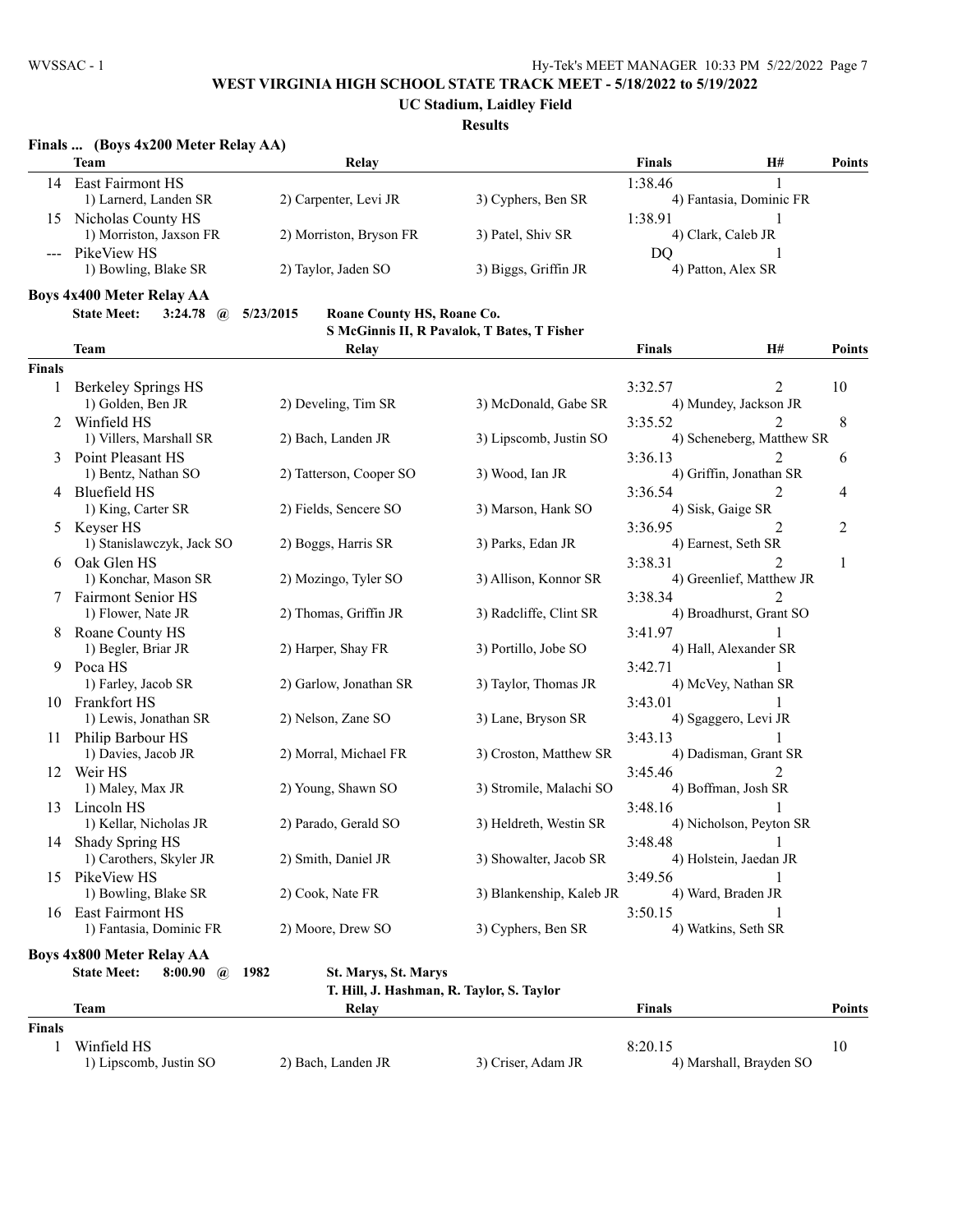## **UC Stadium, Laidley Field**

### **Results**

#### **Finals ... (Boys 4x800 Meter Relay AA)**

|    | <b>Team</b>                | Relay                     |                          | <b>Finals</b>           | <b>Points</b> |
|----|----------------------------|---------------------------|--------------------------|-------------------------|---------------|
|    | <b>Fairmont Senior HS</b>  |                           |                          | 8:26.17                 | 8             |
|    | 1) Angelo, Jacob SR        | 2) Lemon, Devon JR        | 3) Thomas, Griffin JR    | 4) Brown, Jasper SR     |               |
| 3  | Keyser HS                  |                           |                          | 8:34.12                 | 6             |
|    | 1) Earnest, Seth SR        | 2) Denne, Trenton JR      | 3) Paugh, Griffin JR     | 4) Parks, Edan JR       |               |
| 4  | <b>Frankfort HS</b>        |                           |                          | 8:36.56                 | 4             |
|    | 1) Duncan, Luke JR         | 2) Nelson, Zane SO        | 3) Niland, Steven JR     | 4) Ferguson, Garrett JR |               |
| 5  | PikeView HS                |                           |                          | 8:39.18                 | 2             |
|    | 1) Murphy, Matt FR         | 2) Cook, Nate FR          | 3) Blankenship, Kaleb JR | 4) Ward, Braden JR      |               |
| 6  | <b>Berkeley Springs HS</b> |                           |                          | 8:40.09                 | 1             |
|    | 1) McDonald, Gabe SR       | 2) Mundey, Jackson JR     | 3) Nutter, Wilford SR    | 4) Stone, Deven SO      |               |
|    | <b>East Fairmont HS</b>    |                           |                          | 8:46.00                 |               |
|    | 1) Haymond, Garrett SR     | 2) McPherson, Joshua JR   | 3) Hulderman, Charles SR | 4) Moore, Drew SO       |               |
| 8  | Elkins HS                  |                           |                          | 8:54.25                 |               |
|    | 1) Anger, Luke SR          | 2) Anger, Isaac FR        | 3) McKisic, Tyler SR     | 4) Smoak, Charlie SR    |               |
| 9  | Point Pleasant HS          |                           |                          | 8:57.15                 |               |
|    | 1) Morris, Tim SR          | 2) Castillo, Hector SR    | 3) Randolph, Brayden SR  | 4) Tatterson, Cooper SO |               |
| 10 | Shady Spring HS            |                           |                          | 9:00.12                 |               |
|    | 1) Carothers, Skyler JR    | 2) Northrop, Elijah JR    | 3) Holstein, Jaedan JR   | 4) Hatcher, Garrett JR  |               |
| 11 | Weir HS                    |                           |                          | 9:07.25                 |               |
|    | 1) Duffy, Josh JR          | 2) Ensminger, Anthony JR  | 3) Young, Shawn SO       | 4) Shuble, Bobby SO     |               |
| 12 | Roane County HS            |                           |                          | 9:07.86                 |               |
|    | 1) Snodgrass, Isaac FR     | 2) Taylor, Nicholas FR    | 3) Onwuka, Moses SR      | 4) Hall, Alexander SR   |               |
| 13 | Lewis County HS            |                           |                          | 9:10.54                 |               |
|    | 1) Swiger, Slate JR        | 2) Lipps, Brayden SO      | 3) Collins, Zack JR      | 4) Hughes, David JR     |               |
| 14 | Nicholas County HS         |                           |                          | 9:12.76                 |               |
|    | 1) Young, Nicholas JR      | 2) Holcomb, Wesley JR     | 3) Fennell, Hunter JR    | 4) Barr, Luke FR        |               |
| 15 | Lincoln HS                 |                           |                          | 9:37.77                 |               |
|    | 1) Parado, Gerald SO       | 2) Coffman, Isaac JR      | 3) Righter, Jacob SR     | 4) Gallegher, Liam SO   |               |
| 16 | Nitro HS                   |                           |                          | 9:53.45                 |               |
|    | 1) Crandall, Damon SR      | 2) Schoolcraft, Shadan FR | 3) Thompson, Jonah SO    | 4) Busse, Lance FR      |               |

#### **Boys 4x110 Meter Shuttle Hurdle AA**

**State Meet: 56.41 @ 5/22/2009 Keyser HS, Keyser**

**J Green, M Wilmer, K Rohrbaugh, J Ross**

|        | <b>Team</b>                            | Relay                    |                          | <b>Finals</b>              | <b>H#</b>               | <b>Points</b>  |
|--------|----------------------------------------|--------------------------|--------------------------|----------------------------|-------------------------|----------------|
| Finals |                                        |                          |                          |                            |                         |                |
|        | Point Pleasant HS<br>1) Hunt, Reece FR | 2) Derenberger, Luke SR  | 3) Peck, Trey SR         | 1:01.15<br>4) Wood, Ian JR | 4                       | 10             |
|        | Sissonville HS                         |                          |                          | 1:02.14                    | 4                       | 8              |
|        | 1) Murray, Braeden SR                  | 2) Evans, Jaunti FR      | 3) Haynes, Jaxon SR      | 4) Bragg, Chance SO        |                         |                |
| 3      | Winfield HS                            |                          |                          | 1:02.16                    | 3                       | 6              |
|        | 1) Pongsugree, Aathan SR               | 2) Penaloza, Cristian SO | 3) Verno, Aaron SR       |                            | 4) Weiford, Tyler SR    |                |
| 4      | Oak Glen HS                            |                          |                          | 1:02.73                    | 3                       | $\overline{4}$ |
|        | 1) Flowers, Aiden SO                   | 2) Burt, Anthony SO      | 3) Conley, Dylan SR      |                            | 4) Tropeck, Cameron SR  |                |
| 5.     | Keyser HS                              |                          |                          | 1:03.23                    | 4                       | 2              |
|        | 1) Salesky, Collin JR                  | 2) Barnett, Pierce JR    | 3) Salesky, Gavin SO     |                            | 4) Pridemore, Lonnie SR |                |
| 6      | North Marion HS                        |                          |                          | 1:04.42                    |                         |                |
|        | 1) Cowger, Landon FR                   | 2) Poling, Mitchel FR    | 3) Glasscock, Tristin SR |                            | 4) Hayes, Taylor FR     |                |
|        | Lincoln HS                             |                          |                          | 1:04.52                    |                         |                |
|        | 1) Kovach, Patrick JR                  | 2) Heldreth, Westin SR   | 3) Rice, Aidan FR        |                            | 4) Gallegher, Liam SO   |                |
| 8      | East Fairmont HS                       |                          |                          | 1:04.93                    | 3                       |                |
|        | 1) Sarsfield, Will SR                  | 2) O'Dell, Nicholas JR   | 3) Dawson, Jaden FR      | 4) Culp, Alex JR           |                         |                |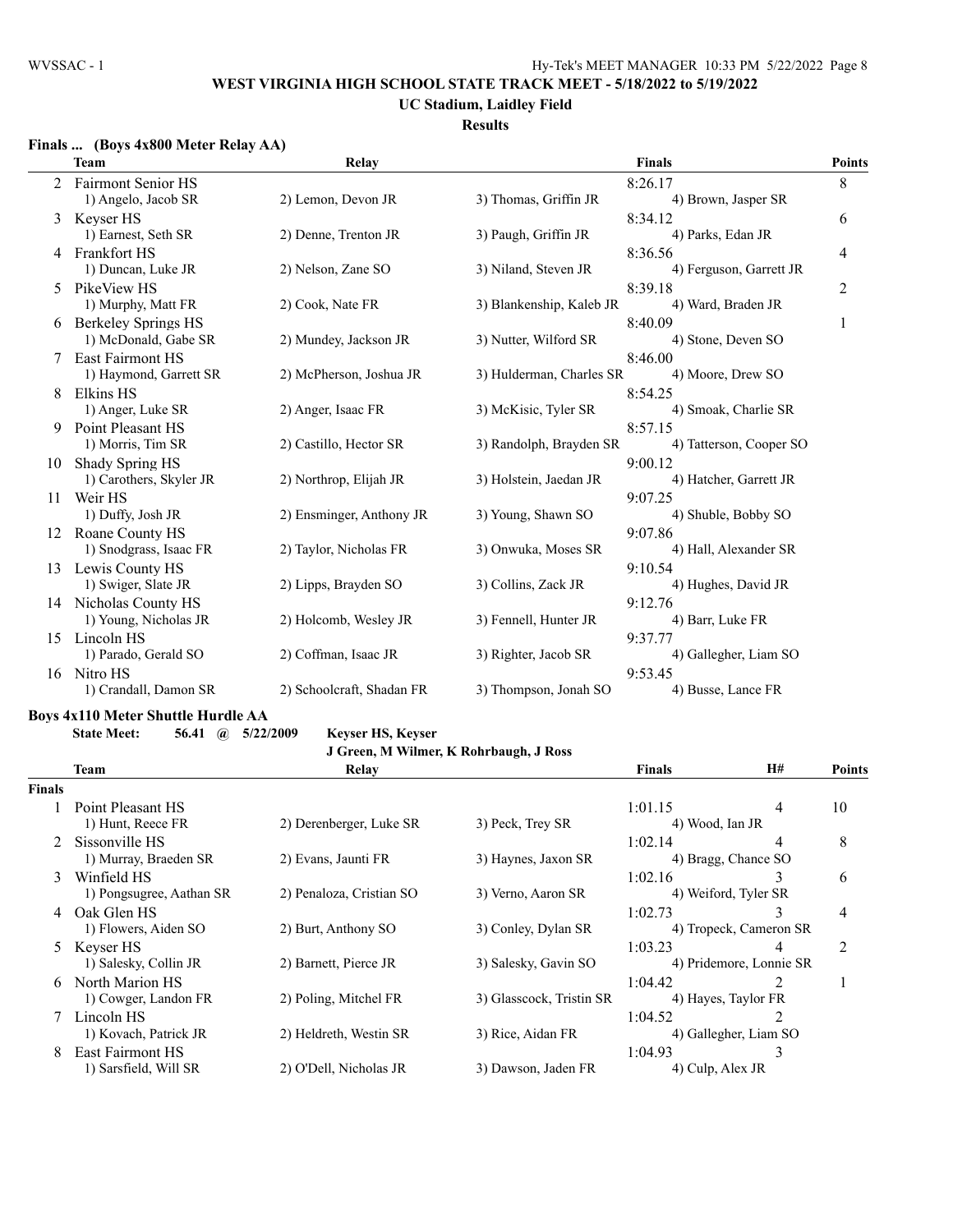#### **UC Stadium, Laidley Field**

#### **Results**

|                     | Finals  (Boys 4x110 Meter Shuttle Hurdle AA)   |                                                    |                           |               |                          |                |
|---------------------|------------------------------------------------|----------------------------------------------------|---------------------------|---------------|--------------------------|----------------|
|                     | <b>Team</b>                                    | Relay                                              |                           | <b>Finals</b> | H#                       | <b>Points</b>  |
| 9                   | <b>Grafton HS</b>                              |                                                    |                           | 1:05.18       | 3                        |                |
|                     | 1) Derk, Hayden JR                             | 2) Horne, Seth JR                                  | 3) McCullough, Braydon SR |               | 4) Niggemyer, Michael FR |                |
| 10                  | Frankfort HS                                   |                                                    |                           | 1:05.50       | 4                        |                |
|                     | 1) Sgaggero, Levi JR                           | 2) Tharp, Gavin SR                                 | 3) Myers, Joel SR         |               | 4) Lewis, Jonathan SR    |                |
| 11                  | Roane County HS                                |                                                    |                           | 1:05.84       | 2                        |                |
|                     | 1) Hall, Alexander SR                          | 2) Richards, Samuel SR                             | 3) Watson, Lane FR        |               | 4) Watson, Luke JR       |                |
| 12                  | Shady Spring HS                                |                                                    |                           | 1:05.93       | 2                        |                |
|                     | 1) Showalter, Jacob SR                         | 2) Davis, Hunter JR                                | 3) Hegele, David FR       |               | 4) Ball, Kameron SR      |                |
|                     | 13 Nicholas County HS                          |                                                    |                           | 1:06.96       |                          |                |
|                     | 1) Lee, Clayton JR                             | 2) Miner, Noah SR                                  | 3) Crowder, Wiley SR      |               | 4) Winchell, Anthony SR  |                |
|                     | 14 Weir HS                                     |                                                    |                           | 1:09.77       |                          |                |
|                     | 1) Groppe, RJ JR                               | 2) Bridges, Kamar SO                               | 3) Sauer, James SO        |               | 4) Howard, Ben FR        |                |
|                     | Clay County HS                                 |                                                    |                           | DQ            | 1                        |                |
|                     | 1) Young, Grant SR                             | 2) Williams, B.J. SO                               | 3) Holcomb, Elijah SO     |               | 4) Bass, Owen SR         |                |
|                     | Herbert Hoover HS                              |                                                    |                           | DQ            |                          |                |
|                     | 1) Taylor, Michael SR                          | 2) Holstine, Mason JR                              | 3) Stuart, Josh JR        |               | 4) Harper, Nathan SR     |                |
|                     |                                                |                                                    |                           |               |                          |                |
|                     | <b>Boys High Jump AA</b>                       |                                                    |                           |               |                          |                |
|                     | <b>State Meet:</b><br>$6 - 10$<br>$\mathbf{a}$ | 1997<br><b>Mike Barrows, Magnolia</b>              |                           |               |                          |                |
|                     | Name                                           | School<br>Yr                                       |                           | <b>Finals</b> |                          | <b>Points</b>  |
| Finals              |                                                |                                                    |                           |               |                          |                |
|                     | Glasscock, Tristin                             | SR North Marion HS                                 |                           | $6 - 02.00$   |                          | 10             |
| 2                   | Miner, Isaiah                                  | FR Nicholas County HS                              |                           | $6 - 00.00$   |                          | 8              |
| 3                   | Boggs, Harris                                  | SR Keyser HS                                       |                           | $J6-00.00$    |                          | 6              |
| 4                   | Schultz, Cody                                  | JR Point Pleasant HS                               |                           | $5 - 10.00$   |                          | $\frac{3}{3}$  |
| 4                   | Swiger, Slate                                  | JR Lewis County HS                                 |                           | $5 - 10.00$   |                          |                |
| 6                   | Haynes, Jaxon                                  | SR Sissonville HS                                  |                           | $J5-10.00$    |                          | $\mathbf{1}$   |
| 7                   | Rice, Aidan                                    | FR Lincoln HS                                      |                           | $J5-10.00$    |                          |                |
| 7                   | Flower, Nate                                   | JR Fairmont Senior HS                              |                           | $J5-10.00$    |                          |                |
| 7                   | Nosko, Jay                                     | SR Weir HS                                         |                           | $J5-10.00$    |                          |                |
| 10                  | Funkhouser, Malachi                            | SR North Marion HS                                 |                           | $J5-10.00$    |                          |                |
|                     | Vecelio, Michael                               | SO Shady Spring HS                                 |                           | <b>NH</b>     |                          |                |
| $---$               | Lambert, Parker                                | SO Westside HS                                     |                           | <b>NH</b>     |                          |                |
|                     | Brown, Dawson                                  | JR Nicholas County HS                              |                           | <b>NH</b>     |                          |                |
|                     | Derenberger, Luke                              | SR Point Pleasant HS                               |                           | <b>NH</b>     |                          |                |
| $---$               | Lacy, Christian                                | SR Scott HS                                        |                           | NH            |                          |                |
|                     | Eastman, Elijah                                | SR Roane County HS                                 |                           | NH            |                          |                |
| $\qquad \qquad - -$ | Hilliard, Antwan                               | JR Lincoln HS                                      |                           | <b>NH</b>     |                          |                |
|                     | <b>Boys Pole Vault AA</b>                      |                                                    |                           |               |                          |                |
|                     | <b>State Meet:</b><br>15-00<br>$\omega$        | 5/22/2015<br><b>Austin Garrett, Ritchie County</b> |                           |               |                          |                |
|                     | Name                                           | Yr<br><b>School</b>                                |                           | <b>Finals</b> |                          | <b>Points</b>  |
| <b>Finals</b>       |                                                |                                                    |                           |               |                          |                |
| 1                   | Johnson, Ian                                   | SR Winfield HS                                     |                           | 13-06.00      |                          | 10             |
| 2                   | McCutcheon, Cael                               | SR Point Pleasant HS                               |                           | 13-00.00      |                          | 8              |
| 3                   | Penaloza, Cristian                             | SO Winfield HS                                     |                           | 12-06.00      |                          | 6              |
| 4                   | Villers, Marshall                              | SR Winfield HS                                     |                           | J12-06.00     |                          | 4              |
| 5                   | Beeson, Logan                                  | SO Robert C. Byrd HS                               |                           | $11 - 00.00$  |                          | $\overline{c}$ |
| 6                   | Paugh, Griffin                                 | JR Keyser HS                                       |                           | J11-00.00     |                          | 1              |
| 7                   | Bowen, John                                    | JR Roane County HS                                 |                           | J11-00.00     |                          |                |
| 8                   | Detrick, Alek                                  | FR Keyser HS                                       |                           | 10-00.00      |                          |                |
|                     |                                                |                                                    |                           |               |                          |                |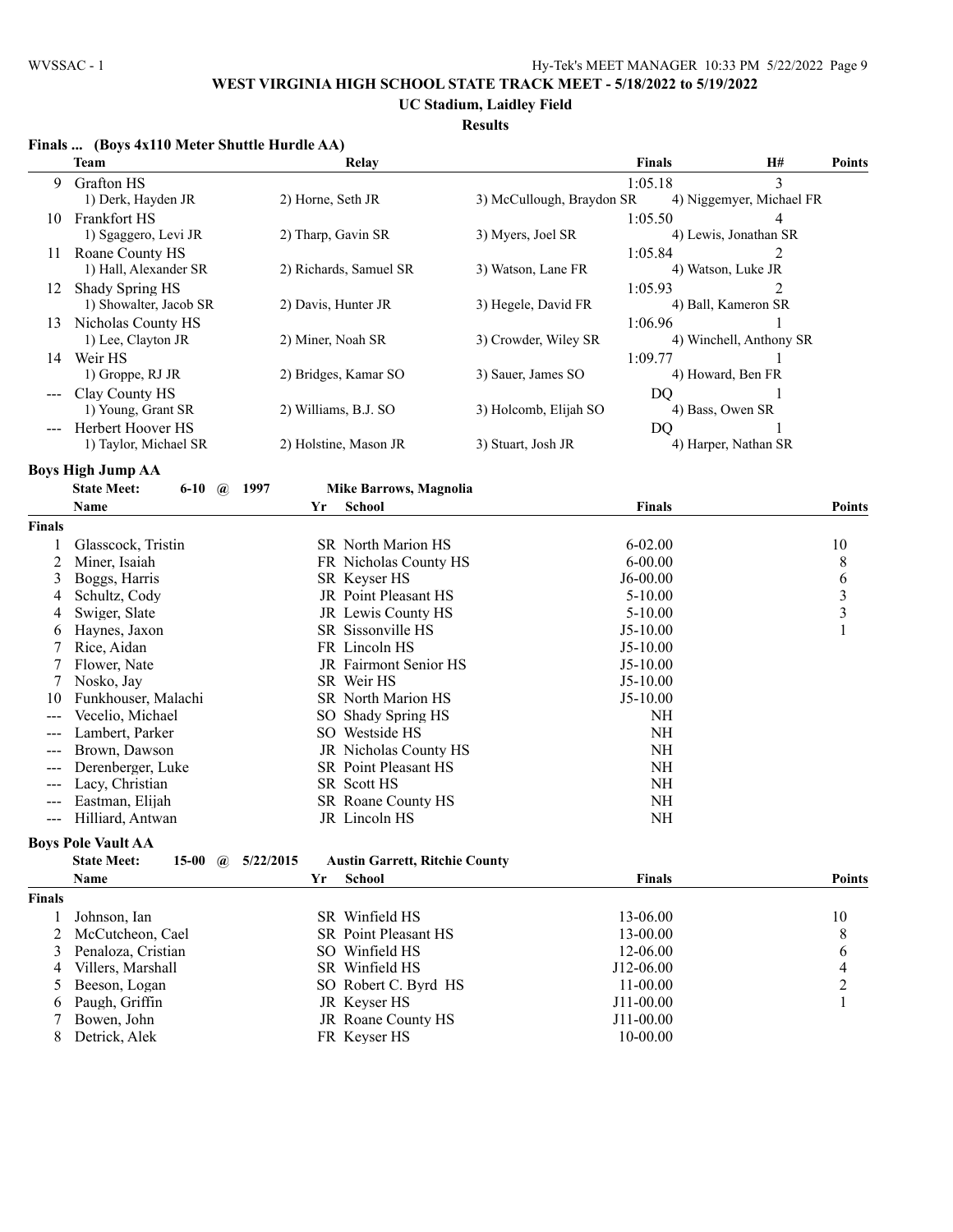## **UC Stadium, Laidley Field**

# **Results**

## **Finals ... (Boys Pole Vault AA)**

|                | Name                                                 | Yr | School                             | <b>Finals</b> |                         | Points         |
|----------------|------------------------------------------------------|----|------------------------------------|---------------|-------------------------|----------------|
| 9              | McAtee, Bryson                                       |    | SO Robert C. Byrd HS               | J10-00.00     |                         |                |
| 10             | Horne, Seth                                          |    | JR Grafton HS                      | J10-00.00     |                         |                |
| 11             | Carpenter, Levi                                      |    | JR East Fairmont HS                | J10-00.00     |                         |                |
| 12             | Furey, Christopher                                   |    | JR Keyser HS                       | $9 - 06.00$   |                         |                |
| 13             | Taylor, Michael                                      |    | SR Herbert Hoover HS               | $9 - 00.00$   |                         |                |
| 14             | Tanner, Brock                                        |    | FR Roane County HS                 | $J9-00.00$    |                         |                |
| 15             | Hamrick, Dakota                                      |    | SO Berkeley Springs HS             | $J9-00.00$    |                         |                |
|                | <b>Boys Long Jump AA</b>                             |    |                                    |               |                         |                |
|                | <b>State Meet:</b> 23-05.50 @<br>5/20/2005           |    | <b>Tony Belt, Berkeley Springs</b> |               |                         |                |
|                | Name                                                 | Yr | <b>School</b>                      | <b>Finals</b> | H#                      | Points         |
| <b>Finals</b>  |                                                      |    |                                    |               |                         |                |
| 1              | McVey, Nathan                                        |    | SR Poca HS                         | 21-06.50      | 2                       | 10             |
| $\overline{2}$ | Harper, Nathan                                       |    | SR Herbert Hoover HS               | 20-09.25      | $\overline{\mathbf{c}}$ | 8              |
| 3              | Wade, Gerrade                                        |    | SO Bluefield HS                    | 20-04.75      | $\overline{2}$          | 6              |
| 4              | Miller, Tariq                                        |    | <b>SR</b> North Marion HS          | 20-01.50      | 2                       | 4              |
| 5              | Webster, Richard                                     |    | JR Philip Barbour HS               | 19-11.00      | 2                       | $\overline{c}$ |
| 6              | Derenberger, Luke                                    |    | SR Point Pleasant HS               | 19-05.75      | 1                       | $\mathbf{1}$   |
| 7              | Turner, Damar                                        |    | JR Weir HS                         | 19-05.25      | 2                       |                |
| 8              | Taylor, Jaden                                        |    | SO PikeView HS                     | 19-03.75      | 1                       |                |
| 9              | Fantasia, Dominic                                    |    | FR East Fairmont HS                | 19-02.50      | 1                       |                |
| 10             | Green, Kanye                                         |    | JR Weir HS                         | 19-00.75      | 2                       |                |
| 11             | Miner, Isaiah                                        |    | FR Nicholas County HS              | 18-09.75      | 2                       |                |
| 12             | Kerr, Jacob                                          |    | FR Nitro HS                        | 18-09.25      | 1                       |                |
|                |                                                      |    |                                    |               |                         |                |
| 13<br>14       | Composky, Dylan                                      |    | SR North Marion HS                 | 18-04.25      | 1                       |                |
|                | Funkhouser, Malachi                                  |    | SR North Marion HS                 | 17-11.00      | 1<br>2                  |                |
| $\frac{1}{2}$  | Cooley, Quinten                                      |    | JR Robert C. Byrd HS               | <b>FOUL</b>   |                         |                |
|                | <b>Boys Shot Put AA</b>                              |    |                                    |               |                         |                |
|                | <b>State Meet:</b><br>61-01.50 $\omega$<br>5/22/2015 |    | <b>Christian Buckley, Poca</b>     |               |                         |                |
|                | Name                                                 | Yr | School                             | <b>Finals</b> | H#                      | <b>Points</b>  |
| <b>Finals</b>  |                                                      |    |                                    |               |                         |                |
| 1              | Ryan, Gabriel                                        |    | JR Keyser HS                       | 52-03.25      | $\overline{c}$          | 10             |
| 2              | Schultz, Cody                                        |    | JR Point Pleasant HS               | 52-02.50      | $\overline{c}$          | 8              |
| 3              | Dunbar, Anthony                                      |    | JR Poca HS                         | 49-05.50      | $\overline{c}$          | 6              |
| 4              | Cox, Benjamin                                        |    | SR Poca HS                         | 48-05.75      | $\overline{c}$          | 4              |
| 5              | Basham, Brock                                        |    | SR Winfield HS                     | 46-02.00      | $\overline{c}$          | $\overline{c}$ |
| 6              | Dammeyer, Dakota                                     |    | SO East Fairmont HS                | 46-00.25      | $\overline{c}$          | 1              |
| 7              | Presley, Shane                                       |    | SR Poca HS                         | 45-01.00      | $\overline{c}$          |                |
| 8              | Rice, Myles                                          |    | SR Weir HS                         | 44-11.75      | $\overline{2}$          |                |
| 9              | Milam, Roman                                         |    | JR Nicholas County HS              | 44-08.25      | $\mathbf{1}$            |                |
| 10             | Hovatter, Kaden                                      |    | SR North Marion HS                 | 41-10.50      | 1                       |                |
| 11             | Cunningham, Josh                                     |    | JR Nicholas County HS              | 41-03.00      | 1                       |                |
| 12             | Spangler, Ethan                                      |    | SR Bluefield HS                    | 41-01.25      | 1                       |                |
| 13             | Baker, West                                          |    | JR Point Pleasant HS               | 40-08.50      | $\overline{c}$          |                |
| 14             | Delk, Sklyer                                         |    | JR Roane County HS                 | 39-03.75      | $\mathbf{1}$            |                |
| 15             | Morris, Ethan                                        |    | JR Clay County HS                  | 39-01.00      | 1                       |                |
| 16             | McDermott, Keaton                                    |    | SO Philip Barbour HS               | 37-04.75      | 1                       |                |